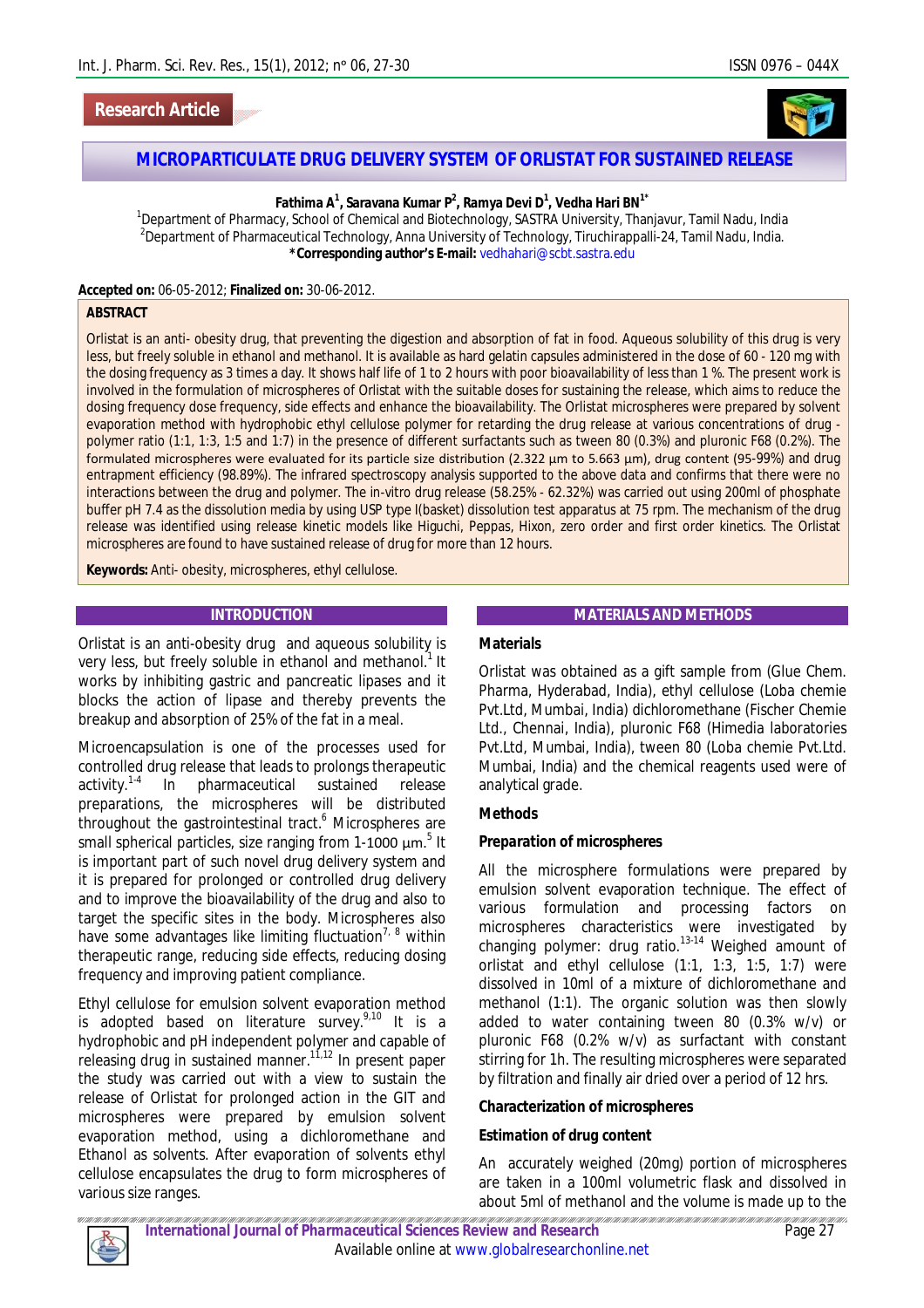mark with phosphate buffer  $pH7.4$ <sup>16,17</sup> After filtration the samples were analyzed spectrophotometrically (Perkin Elmer, USA) and the amount of drug encapsulated in the microspheres were calculated.

# *Percentage yield*

The total amount of microspheres is weighted and the percentage yield was calculated depending upon the drug and the polymer using the following formula.<sup>18, 19</sup>

% Yield = (Practical Yield / Theoretical Yield) × 100.

# *Drug entrapment efficiency*

A weighed quantity (20mg) of microspheres were crushed into powder and added to 10ml of phosphate buffer pH 7.4. The resultant mixture was then sonicated for 30 minutes.<sup>20,21</sup> Then the solution was filtered through whatmann filter paper. The resultant solution was analyzed spectrophotometrically (Perkin Elmer, USA) at 280nm. The entrapment efficiency was determined by,

Drug entrapment efficiency = (Experimental drug content / Theoretical drug content)  $\times$  100

# *Particle Size*

The Particle size analysis was carried by optical microscopy method, using compound light microscope (Khera instruments, Pvt Ltd, New Delhi) with calibrated eye piece micrometer.<sup>1,22-24</sup> 100 particles were measured and the results were determined and tabulated.

# *FT-IR spectroscopy analysis*

A quantity of the microspheres was ground with a specially purified salt (dried potassium bromide to remove scattering effects from large crystals). 25,26 This powder mixture was then crushed in a mechanical die press to form a translucent pellet through which the beam of the spectrometer can be passed. This makes the observations of chemical reactions and processes quicker and more accurate. The interaction of drug of excipient determined from the IR group of formulation compared with the pure drug.

### *In-vitro release studies*

An accurately weighed Orlistat microspheres (20mg) was dropped in 200ml of phosphate buffer pH 7.4, maintained at a temperature of 37°C  $\pm$  0.2°C<sup>27</sup> and stirred at a speed of 75 rpm using USP XXVII dissolution apparatus type I (basket). At different time intervals, aliquot of the sample were withdrawn and the same volume was replaced with an equal amount of plain heat dissolution medium. The collected samples are filtered and analyzed at 280nm, using UV-visible spectrophotometer against the phosphate buffer pH 7.4 as a blank.

### **RESULTS AND DISCUSSION**

# **Percentage yield**

The percentage yield of all the formulation was ranging from 16.28 to 98% respectively (table 1). Orlistat with pluronic F68 shows higher percentage yield compared to the Orlistat with tween 80. This higher percentage yields indicates that this method is very useful for adoption in the formulation of Orlistat microspheres.

# **Drug loading and Drug entrapment efficiency**

The results of the variation in drug loading and encapsulation efficiency with polymer: Orlistat ratio shown in table 1. Higher percentage of loading is obtained by increasing the amount of ethyl cellulose. The percentages of encapsulation of all the formulation are in the range of 16.75 – 102.62%. This improved encapsulation efficiency simply by due to the greater proportion of polymer with respect to amount of drug.

# **Particle size**

The optical microscope images show that the formulated beads are spherical in shape. The average particle size of all the formulations are in the range of 80 - 120µm and particle size was slightly increased with increase in concentration of the polymer.

# **FT-IR spectral analysis**

The FT-IR spectra of pure drug (figure 1) and microspheres of Orlistat revealed its principle peaks of C=O stretch at 1746.52cm-1, N-H stretch at 2976.52cm-1, C-O stretch at 1506.3 shown in figure 2. The FT-IR spectrum of microspheres formulations presented all the peaks characteristics of pure drug indicating no interaction between the drug and polymer.



**Figure 2:** ORT4 (1:7)



*International Journal of Pharmaceutical Sciences Review and Research* Page 28 Available online at www.globalresearchonline.net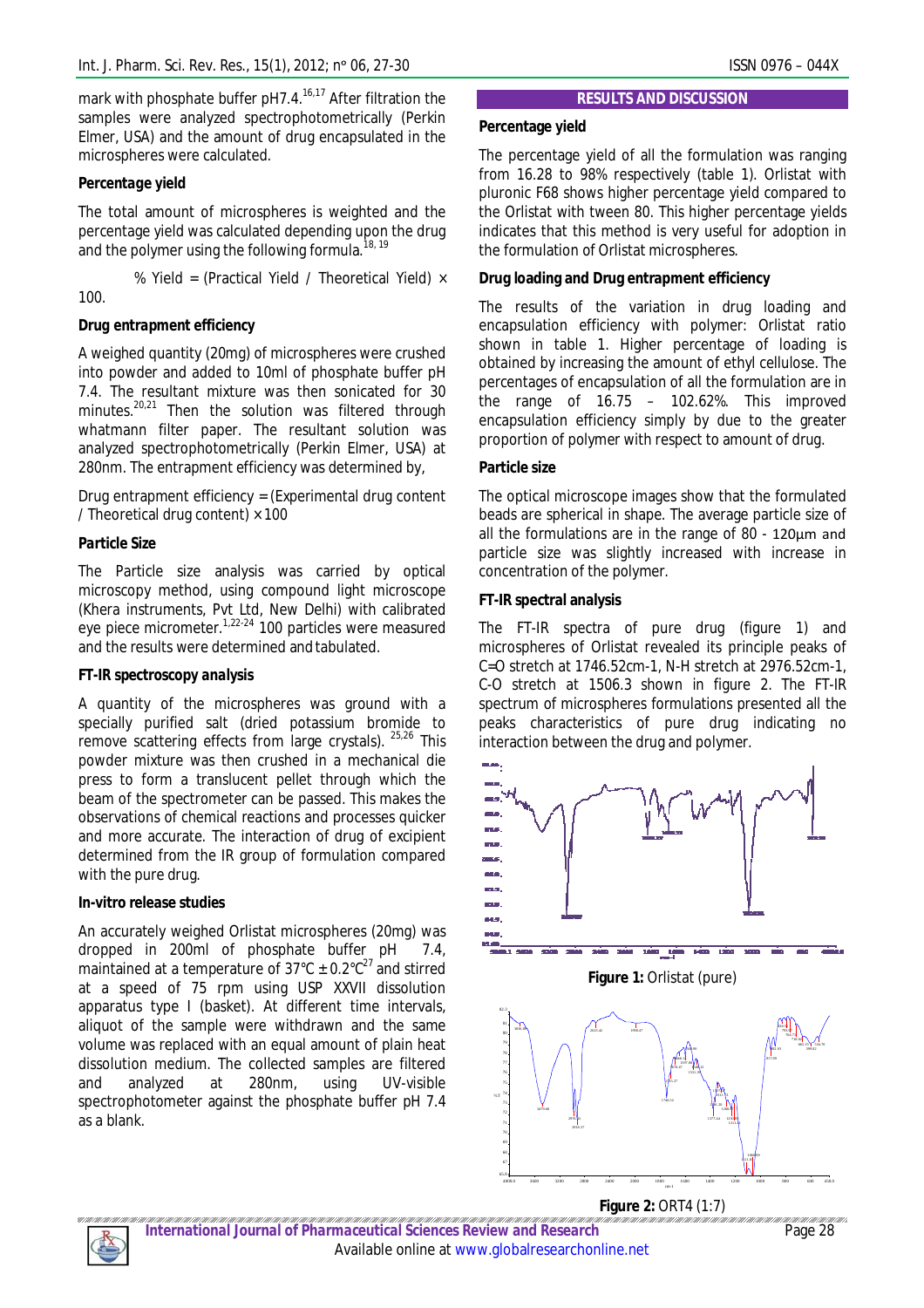| <b>Table 1:</b> Comparative study of various physical parameters for microspheres containing orlistat |                     |                    |         |                                |  |  |  |
|-------------------------------------------------------------------------------------------------------|---------------------|--------------------|---------|--------------------------------|--|--|--|
| <b>Formulation code</b>                                                                               | Drug: polymer ratio | Particle size (µm) | % yield | Drug entrapment efficiency (%) |  |  |  |
| ORT <sub>1</sub>                                                                                      | 1:1                 | $123.9 \pm 0.05$   | 16.26   | 16.75                          |  |  |  |
| ORT <sub>2</sub>                                                                                      | 1:3                 | $104.3 \pm 0.04$   | 49.50   | 48.51                          |  |  |  |
| ORT <sub>3</sub>                                                                                      | 1:5                 | $90.3 \pm 0.08$    | 68.03   | 70.07                          |  |  |  |
| ORT4                                                                                                  | 1:7                 | $82.4 \pm 0.05$    | 70.63   | 69.92                          |  |  |  |
| ORP1                                                                                                  | 1:1                 | $113.2 \pm 0.07$   | 46.60   | 47.53                          |  |  |  |
| ORP <sub>2</sub>                                                                                      | 1:3                 | $113.7 \pm 0.07$   | 62.22   | 64.08                          |  |  |  |
| ORP3                                                                                                  | 1:5                 | $91.9 \pm 0.07$    | 101.66  | 102.67                         |  |  |  |
| ORP4                                                                                                  | 1:7                 | $120.2 \pm 0.05$   | 59.35   | 61.13                          |  |  |  |

**Table 1:** Comparative study of various physical parameters for microspheres containing orlistat

|  | <b>Table 2:</b> Release kinetics of drug release from Orlistat microspheres |  |  |  |
|--|-----------------------------------------------------------------------------|--|--|--|
|  |                                                                             |  |  |  |

| <b>Ratio</b>       | ORT <sub>1</sub> | ORT <sub>2</sub> | ORT <sub>3</sub> | ORT4   | ORP <sub>1</sub> | ORP <sub>2</sub> | ORP <sub>3</sub> | ORP4   |
|--------------------|------------------|------------------|------------------|--------|------------------|------------------|------------------|--------|
| Zero order         | 0.9525           | 0.9628           | 0.9849           | 0.9956 | 0.9842           | 0.9939           | 0.8576           | 0.8676 |
| <b>First order</b> | 0.8513           | 0.8513           | 0.8513           | 0.8513 | 0.8513           | 0.8513           | 0.8513           | 0.8513 |
| <b>Higuchi</b>     | 0.9966           | 0.9886           | 0.9941           | 0.9968 | 0.9923           | 0.9961           | 0.9856           | 0.9886 |
| <b>Korsmeyer</b>   | 0.9651           | 0.9735           | 0.998            | 0.9808 | 0.9778           | 0.978            | 0.8637           | 0.9735 |
| <b>Hixon</b>       | 0.955            | 0.9718           | 0.9877           | 0.9959 | 0.9881           | 0.9947           | 0.8928           | 0.9718 |



**Figure 4:** *In-vitro* release of Orlistat

time (mins)

### *In-vitro* **release studies**

 $\overline{ }$ 

 $\Omega$ 

The drug to polymer ratio on drug release was studied (figure 4) on Orlistat microspheres in a dissolution medium of phosphate buffer pH 7.4. Different drug to polymer ratio were taken 1:1, 1:3, 1:5 and 1:7 and increase in polymer concentration resulted in a decrease of drugs release rate. The release of Orlistat is found to be sustained release up to  $6<sup>th</sup>$  hours was achieved when drug: polymer is taken up to 1:3(ORT2) is found to be

52.40% showed better release as compared to other formulations. The data obtained for *in-vitro* release was fitted into various kinetics equations and the  $r^2$  value estimated for the models were found to be zero order (0.9628), first order (0.8513), Higuchi (0.9886), Korsmeyer (0.9735) and Hixon (0.9718) release models (table 2).



A) 1:3 (40 X)



B) 1:3 (100 X)

**Figure 5:** Optical microscopic images of orlistat ethyl cellulose microspheres